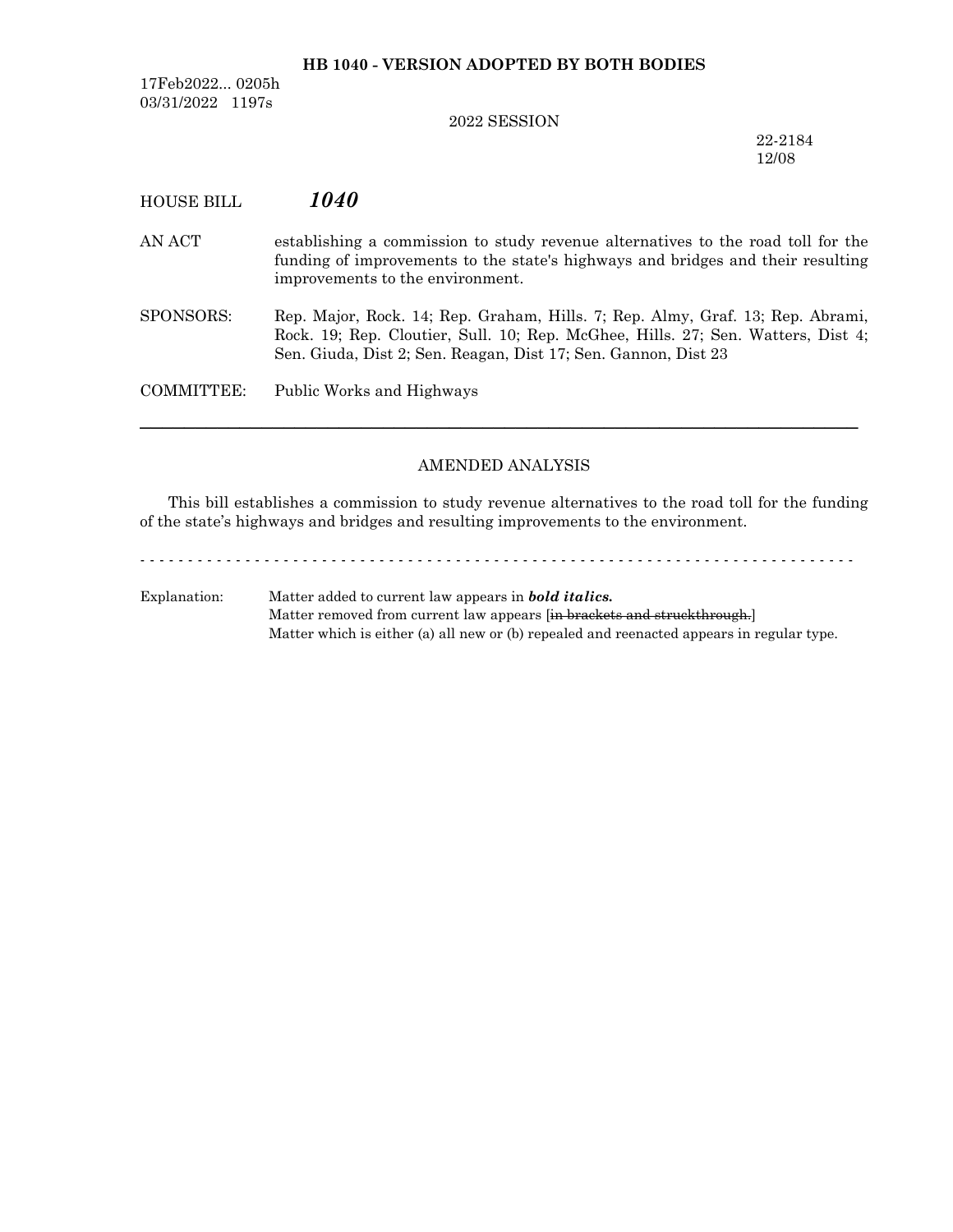### **HB 1040 - VERSION ADOPTED BY BOTH BODIES**

17Feb2022... 0205h 03/31/2022 1197s 22-2184

12/08

### STATE OF NEW HAMPSHIRE

#### *In the Year of Our Lord Two Thousand Twenty Two*

AN ACT establishing a commission to study revenue alternatives to the road toll for the funding of improvements to the state's highways and bridges and their resulting improvements to the environment.

*Be it Enacted by the Senate and House of Representatives in General Court convened:*

1 New Section; Commission to Study Revenue Alternatives to the Road Toll. Amend RSA 21-J by inserting after section 48 the following new section: 1 2

21-J:49 Commission to Study Revenue Alternatives to the Road Toll 3

I. There is established a commission to study revenue alternatives to the road toll for the funding of improvements to the state's highways and bridges and their resulting improvements to the environment. 4 5 6

7

12 13 14

16

II. The members of the commission shall be as follows:

(a) Four members of the house of representatives, appointed by the speaker of the house of representatives: 2 of whom shall be members of the house public works and highways committee; one of whom shall be a member of the house science, technology and energy committee; and one of whom shall be a member of the house ways and means committee. 8 9 10 11

- (b) One member of the senate, appointed by the president of the senate.
- (c) The commissioner of the department of revenue administration, or designee.
- (d) The commissioner of the department of safety, or designee.
- (e) The commissioner of the department of environmental services, or designee. 15
	- (f) The commissioner of the department of transportation, or designee.

(g) One member from the New Hampshire Automobile Dealers Association, appointed by that association. 17 18

(h) One member representing an energy and transportation related non-profit organization, appointed by the governor. 19 20

III. Legislative members of the commission shall receive mileage at the legislative rate when attending to the duties of the commission. 21 22

IV. The commission shall: 23

(a) Study alternatives to the road toll for electric-powered, hybrid, and fuel-efficient vehicles, and may study other emerging vehicle fuels and technologies, for funding improvements to the state's highways and bridges, ensuring that all motor vehicles contribute proportionally to their impact on New Hampshire's highway infrastructure, including vehicles registered out of state that may no longer be subject to the road toll. 24 25 26 27 28

29

(b) Study the impact the various fuel-efficient technologies have on the environment.